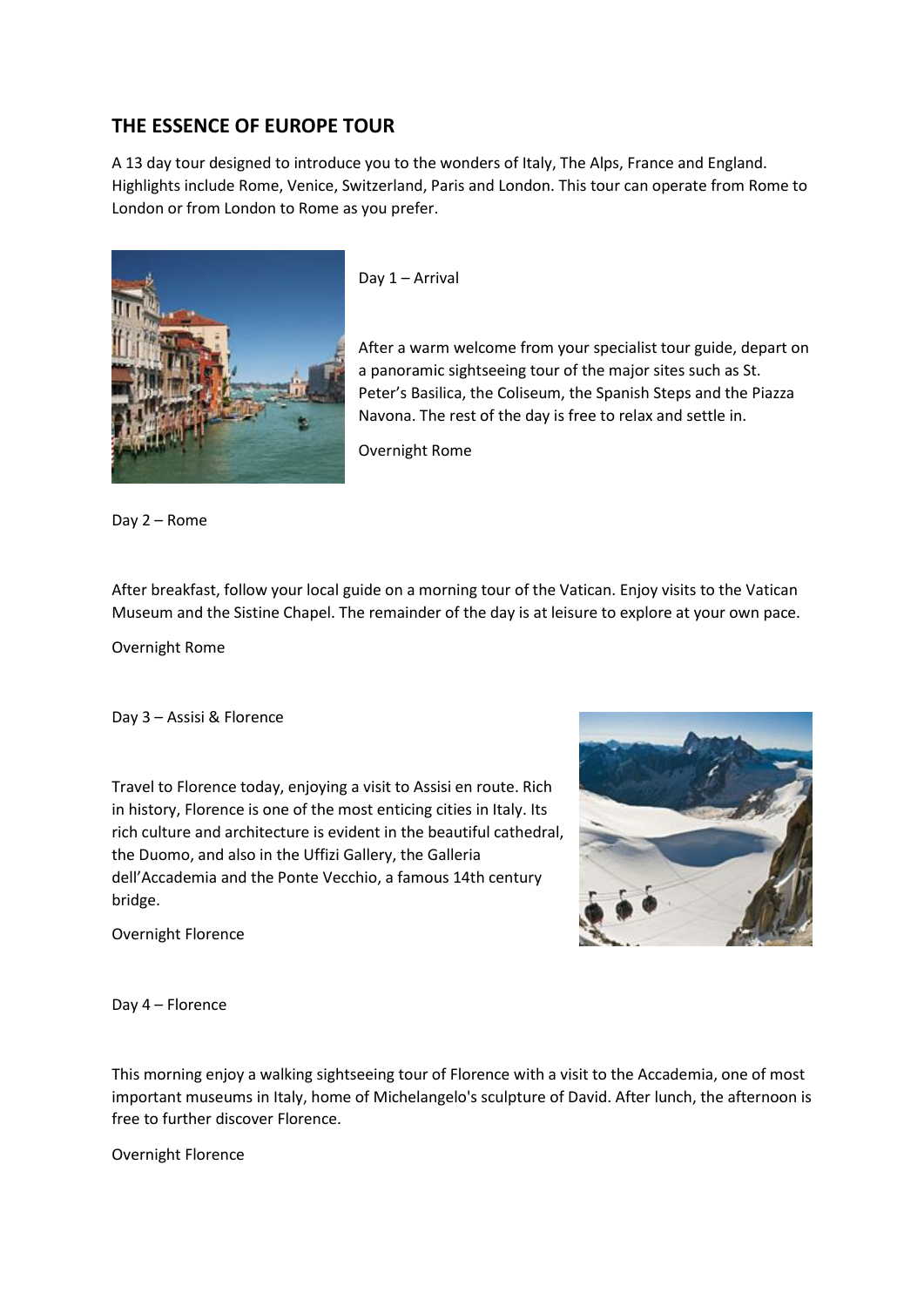Day 5 – Lido di Jesolo

Travel to Venice this morning. The rest of the day is set aside to get acquainted with the city. You may want to spend your afternoon on the beach in Lido di Jesolo.

Overnight Venice

Day 6 – Venice

Today, tour Venice with your local expert guide. Venice is a legendary city that chose the waters of the lagoon for her regal existence of more than a thousand years. Following free time in Venice, return to mainland by vaporetto.

Overnight Venice

Day 7 – Chamonix

Today leave Venice and head to the city of Chamonix. Surrounded by the most spectacular scenery in the French Alps, Chamonix offers a wonderful taste of Alpine life. On arrival take time out to explore on your own.

Overnight Chamonix

Day 8 – Chamonix

After breakfast, have the morning free to get familiar with your surroundings. This afternoon, enjoy a cable car excursion to the roof of Europe. After dinner, leave Chamonix and journey to Paris travelling overnight.

Overnight: Sleeper train



Day 9 – Paris

On arrival in Paris the following morning, have an authentic French breakfast with fresh pastries and hot chocolate! Next get familiar with the French capital on a motorcoach overview of the major sites. This afternoon, visit the Louvre, the most famous and prized museum in France. The paintings, sculptures and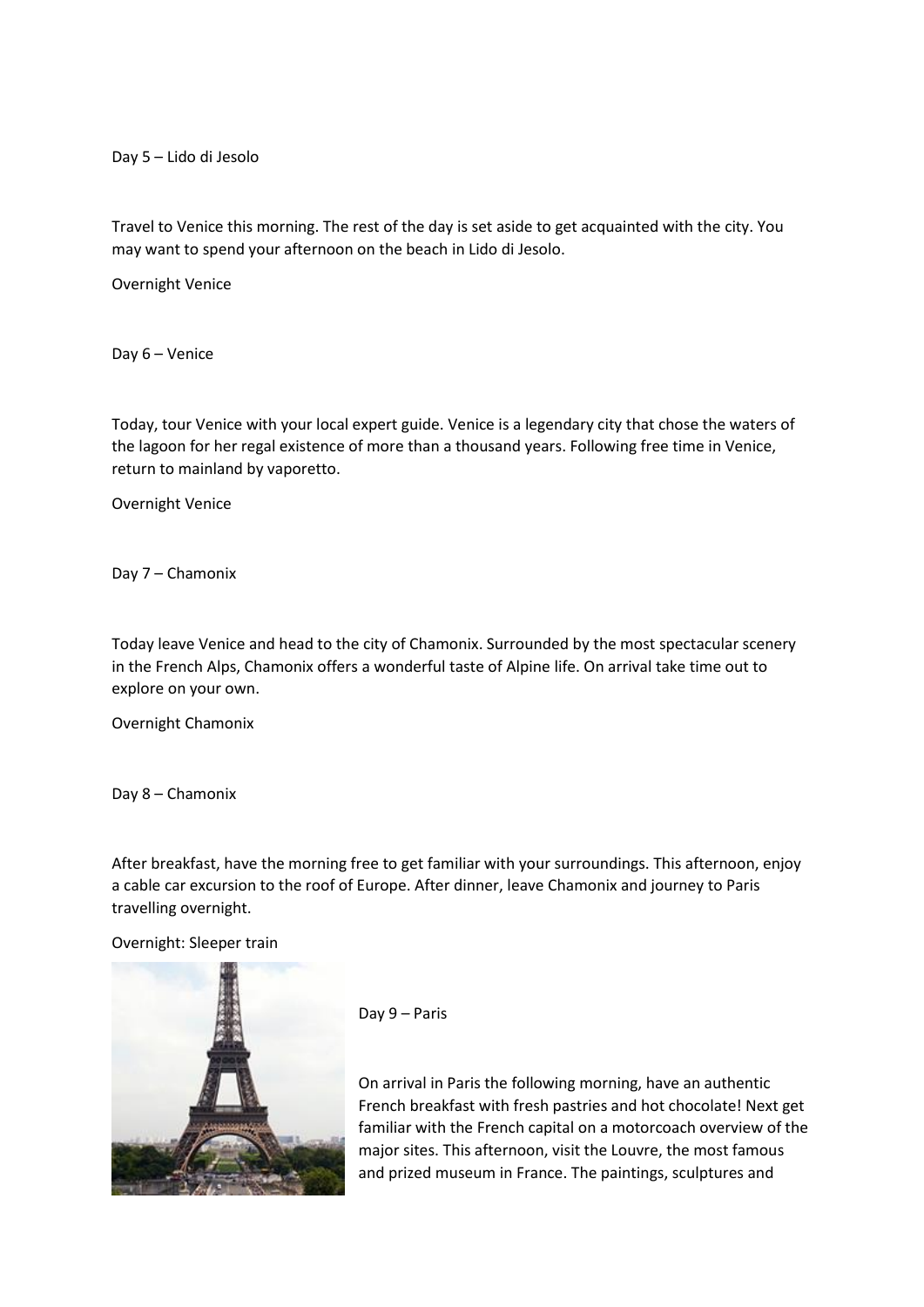artefacts on display have been assembled over the last 5 centuries, but undoubtedly the most famous is Da Vinci's Mona Lisa. Tonight, spend the evening at the Eiffel Tower.

Overnight Paris

Day 10 – Disneyland Paris



Today, enjoy a full day excursion to Disneyland Paris, the second Disney resort to open outside the United States following Tokyo Disney Resort. Afterwards, return to Paris for overnight.

Overnight Paris

Day 11 – Paris to London

Today, travel through Northern France and cross the English Channel to the UK. Then continue to London and have the rest of the day at leisure to settle in.

Overnight London

Day 12 – London

After breakfast, depart for a panoramic sightseeing tour of notable landmarks. Drive past such famous sighstas Big Ben, Buckingham Palace, Trafalgar Square, then along the river to the Tower of London. The afternoon is set aside for last minute shopping and sightseeing.

Overnight London

Day 13 – Departure

Free time this morning before transferring to the airport for the flight home.